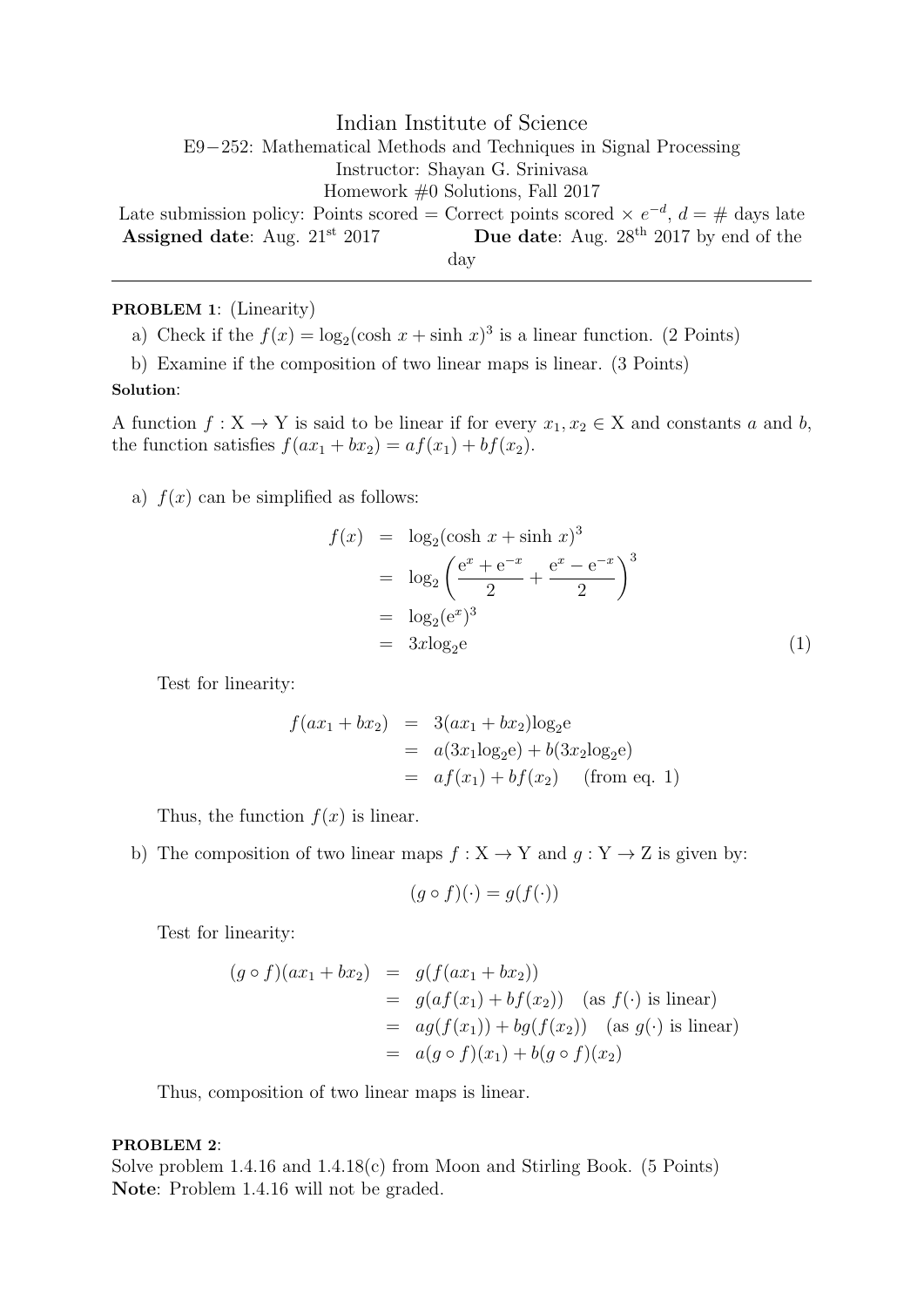**Solution 1.4.16:** The transfer function of the system with  $\overline{A} = T^{-1}AT$ ,  $\overline{b} = T^{-1}b$ ,  $\overline{c} =$  $T^{\mathrm{T}}c, \overline{d}=d$  is,

$$
\overline{H}(z) = \overline{c}^{T}(zI - \overline{A})^{-1}\overline{b} + \overline{d}
$$
\n
$$
= (T^{T}c)^{T}(zI - T^{-1}AT)^{-1}T^{-1}b + d
$$
\n
$$
= c^{T}T(zT^{-1}T - T^{-1}AT)^{-1}T^{-1}b + d
$$
\n
$$
= c^{T}T(T^{-1}(zI - A)T)^{-1}T^{-1}b + d
$$
\n
$$
= c^{T}TT^{-1}(zI - A)^{-1}TT^{-1}b + d \quad (as(LK)^{-1} = K^{-1}L^{-1})
$$
\n
$$
= c^{T}(zI - A)^{-1}b + d
$$
\n
$$
= H(z)
$$

Solution 1.4.18(c):

$$
f(n) \longrightarrow \left(\sum_{i=1}^{n} f_1(n) + \left(\sum_{i=1}^{n} f_2(n) + \left(\sum_{i=1}^{n} f_1(n) + \left(\sum_{i=1}^{n} f_2(n) + \left(\sum_{i=1}^{n} f_1(n) + \left(\sum_{i=1}^{n} f_2(n) + \left(\sum_{i=1}^{n} f_1(n) + \left(\sum_{i=1}^{n} f_2(n) + \left(\sum_{i=1}^{n} f_1(n) + \left(\sum_{i=1}^{n} f_1(n) + \left(\sum_{i=1}^{n} f_1(n) + \left(\sum_{i=1}^{n} f_1(n) + \left(\sum_{i=1}^{n} f_1(n) + \left(\sum_{i=1}^{n} f_1(n) + \left(\sum_{i=1}^{n} f_1(n) + \left(\sum_{i=1}^{n} f_1(n) + \left(\sum_{i=1}^{n} f_1(n) + \left(\sum_{i=1}^{n} f_1(n) + \left(\sum_{i=1}^{n} f_1(n) + \left(\sum_{i=1}^{n} f_1(n) + \left(\sum_{i=1}^{n} f_1(n) + \left(\sum_{i=1}^{n} f_1(n) + \left(\sum_{i=1}^{n} f_1(n) + \left(\sum_{i=1}^{n} f_1(n) + \left(\sum_{i=1}^{n} f_1(n) + \left(\sum_{i=1}^{n} f_1(n) + \left(\sum_{i=1}^{n} f_1(n) + \left(\sum_{i=1}^{n} f_1(n) + \left(\sum_{i=1}^{n} f_1(n) + \left(\sum_{i=1}^{n} f_1(n) + \left(\sum_{i=1}^{n} f_1(n) + \left(\sum_{i=1}^{n} f_1(n) + \left(\sum_{i=1}^{n} f_1(n) + \left(\sum_{i=1}^{n} f_1(n) + \left(\sum_{i=1}^{n} f_1(n) + \left(\sum_{i=1}^{n} f_1(n) + \left(\sum_{i=1}^{n} f_1(n) + \left(\sum_{i=1}^{n} f_1(n) + \left(\sum_{i=1}^{n} f_1(n) + \left(\sum_{i=1}^{n} f_1(n) + \left(\sum_{i=1}^{n} f_1(n) + \left(\sum_{i=1}^{n} f_1(n
$$

Figure 1: Feedback System

For the forward path,

$$
x_1(n+1) = A_1x_1(n) + b_1f_1(n)
$$
  
\n
$$
y_1(n) = c_1^{T}x_1(n)
$$
\n(2)

For the backward path,

$$
x_2(n + 1) = A_2 x_2(n) + b_2 f_2(n)
$$
  

$$
y_2(n) = c_2^T x_2(n)
$$

The output of the system is,

$$
y(n) = y_1(n) = c_1^{\mathrm{T}} x_1(n)
$$
\n(3)

The input of the system is,

$$
f_1(n) = f(n) - c_2^{\mathrm{T}} x_2(n)
$$
\n(4)

Substituting eq. 4 in eq. 2,

$$
x_1(n+1) = A_1x_1(n) + b_1(f(n) - c_2^{T}x_2(n))
$$
  
=  $A_1x_1(n) + b_1f(n) - b_1c_2^{T}x_2(n)$  (5)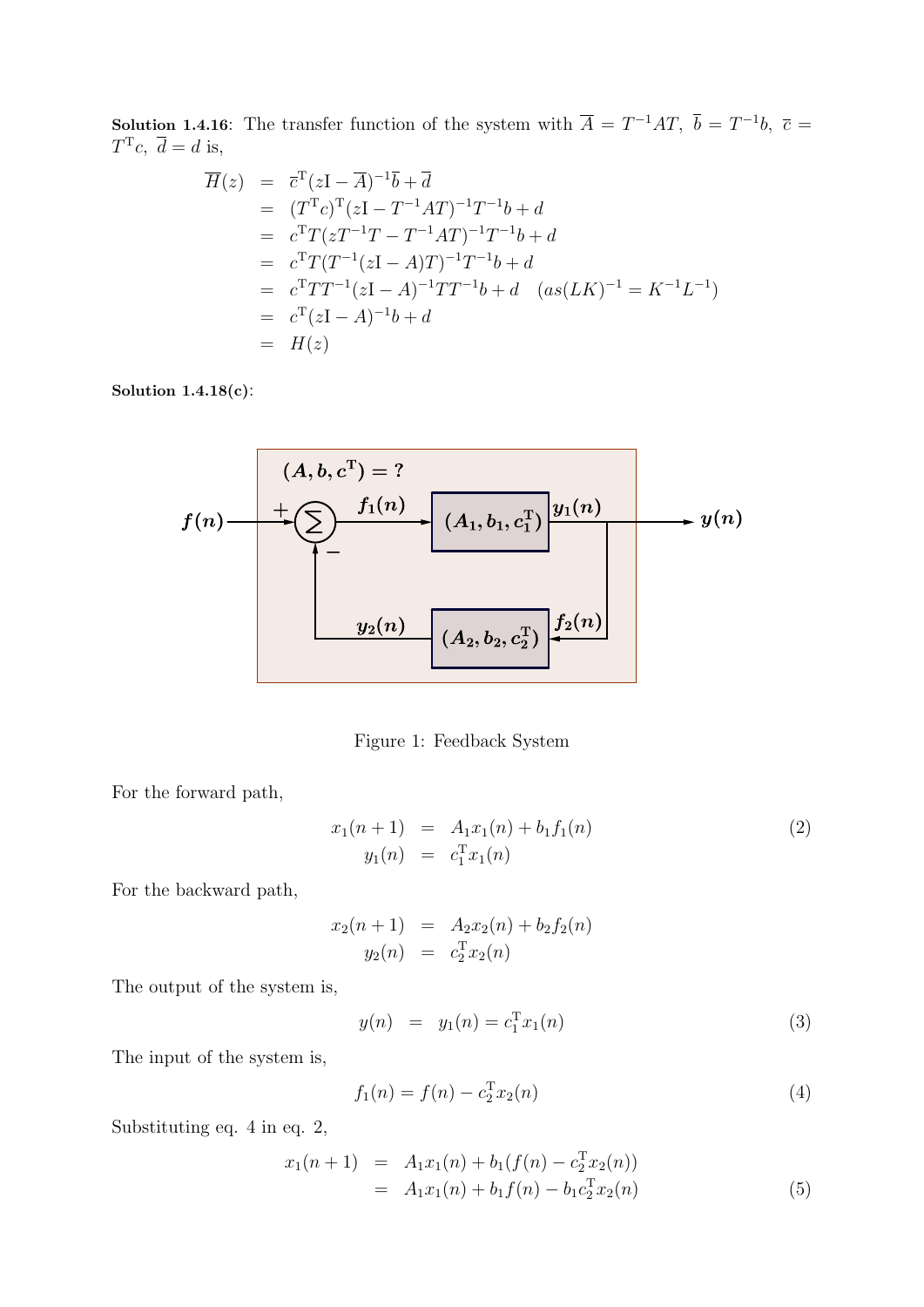As  $f_2(n) = y(n)$  and from eq. 3,

$$
x_2(n+1) = A_2 x_2(n) + b_2 c_1^{\mathrm{T}} x_1(n)
$$
\n(6)

Considering the state of the system as  $\begin{bmatrix} x_1(n) \\ x_n(n) \end{bmatrix}$  $x_2(n)$ 1 , we obtain,

$$
\begin{bmatrix} x_1(n+1) \\ x_2(n+1) \end{bmatrix} = \begin{bmatrix} A_1 & -b_1 c_2^{\mathrm{T}} \\ b_2 c_1^{\mathrm{T}} & A_2 \end{bmatrix} \begin{bmatrix} x_1(n) \\ x_2(n) \end{bmatrix} + \begin{bmatrix} b_1 \\ 0 \end{bmatrix} f(n) \tag{7}
$$

and the output of the system is,

$$
y = \begin{bmatrix} c_1^T & 0 \end{bmatrix} \begin{bmatrix} x_1(n) \\ x_2(n) \end{bmatrix} \tag{8}
$$

From eq. 7 and 8,

$$
A = \begin{bmatrix} A & -b_1 c_2^{\mathrm{T}} \\ b_2 c_1^{\mathrm{T}} & A_2 \end{bmatrix}, b = \begin{bmatrix} b_1 \\ 0 \end{bmatrix} \text{ and } c^{\mathrm{T}} = \begin{bmatrix} c_1^{\mathrm{T}} & 0 \end{bmatrix}^{\mathrm{T}}
$$

#### PROBLEM 3:

Obtain the steady state output and the state space representation for system with input  $x(n) = \left(\frac{1}{2}\right)^n u(n)$  and transfer function  $(10 = 5+2+3 \text{ Points})$ 

$$
H(z) = \frac{1 + 2z^{-1} + z^{-2}}{1 - 0.75z^{-1} + 0.125z^{-2}}.
$$

Solution: From  $H(z)$ ,  $a_0 = b_0 = 1$ ,  $a_1 = -0.75$ ,  $a_2 = 0.125$ ,  $b_1 = 2$  and  $b_2 = 1$ . Thus, the state space representation is,

$$
A = \begin{bmatrix} 0 & 1 \\ -0.125 & 0.75 \end{bmatrix}, \quad b = \begin{bmatrix} 0 \\ 1 \end{bmatrix}, \quad c = \begin{bmatrix} 0.875 \\ 2.75 \end{bmatrix} \quad \text{and } d = b_0 = 1
$$

To compute the steady state output,

$$
Y(z) = H(z)X(z) = \frac{1 + 2z^{-1} + z^{-2}}{1 - 0.75z^{-1} + 0.125z^{-2}} \mathcal{Z}\left\{ \left(\frac{1}{2}\right)^n u(n) \right\}
$$
  
= 
$$
\frac{z^2 + 2z + 1}{z^2 - 0.75z + 0.125} \frac{1}{1 - \frac{1}{2}z^{-1}}
$$
  

$$
\frac{Y(z)}{z} = \frac{z^2 + 2z + 1}{(z - \frac{1}{2})^2(z - \frac{1}{4})} = \frac{-24}{z - \frac{1}{2}} + \frac{9}{(z - \frac{1}{2})^2} + \frac{25}{z - \frac{1}{4}}
$$
  

$$
Y(z) = \frac{-24z}{z - \frac{1}{2}} + \frac{9z}{(z - \frac{1}{2})^2} + \frac{25z}{z - \frac{1}{4}}
$$

Using inverse Z-transform,

$$
y(n) = -24\left(\frac{1}{2}\right)^n u(n) + 18n\left(\frac{1}{2}\right)^n u(n) + 25\left(\frac{1}{4}\right)^n u(n)
$$
  
=  $\left(6\left(\frac{1}{2}\right)^n (3n-4) + 25\left(\frac{1}{4}\right)^n\right) u(n)$  (9)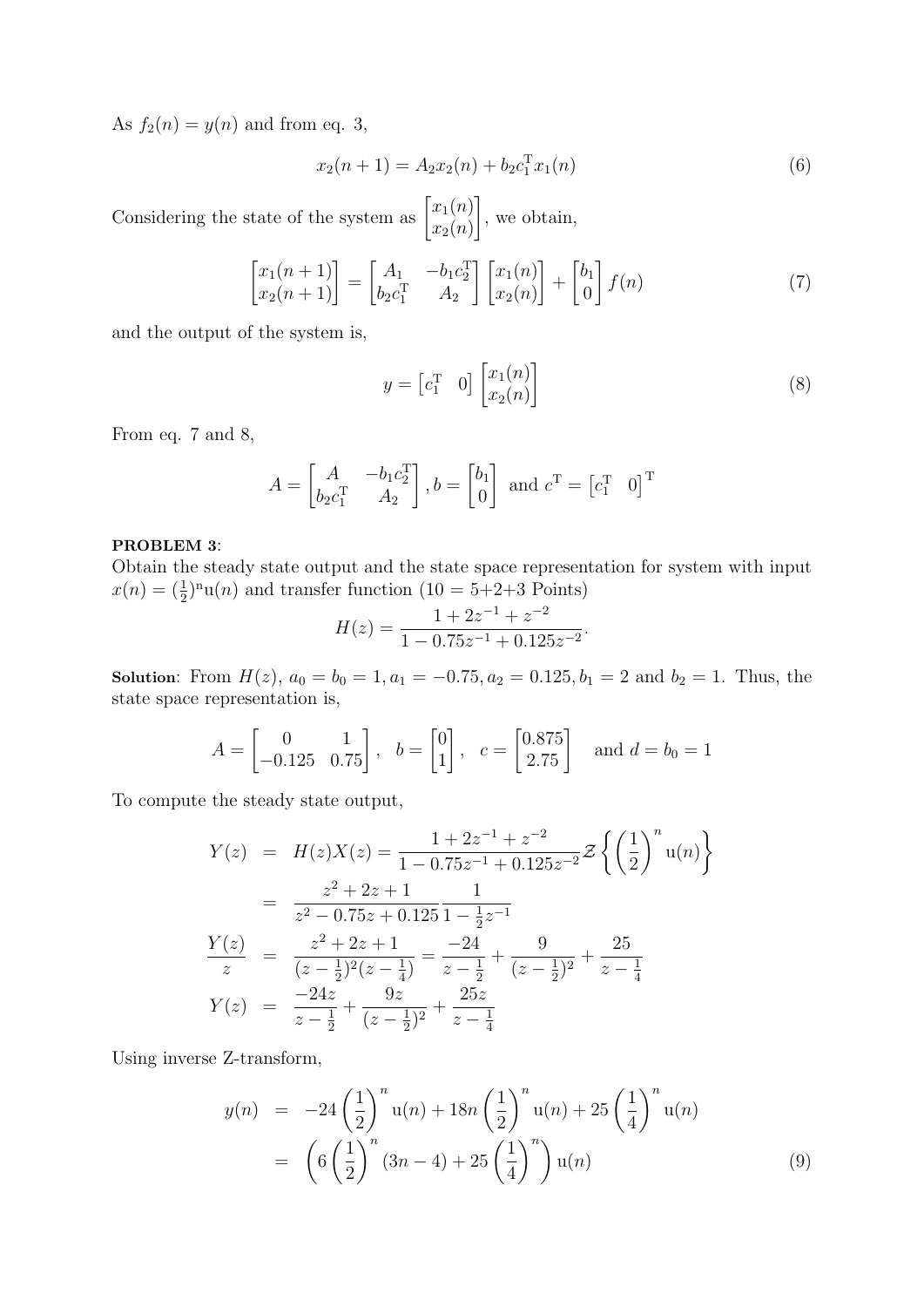The steady state output is,

$$
\lim_{n \to \infty} y(n) = \lim_{n \to \infty} \left( 6 \left( \frac{1}{2} \right)^n (3n - 4) + 25 \left( \frac{1}{4} \right)^n \right) u(n) = 0.
$$

Code snippet to simulate the system using Matlab: clc;

 $A = \begin{bmatrix} 0 & 1 \\ -0.125 & 0.75 \end{bmatrix}; b = \begin{bmatrix} 0 & 1 \\ \end{bmatrix}; c = \begin{bmatrix} 0.875 & 2.75 \\ \end{bmatrix}; d = 1;$  $n = 100; x1 = 0; x2 = 0;$  $y1 = \text{zeros}(1, n); y2 = \text{zeros}(1, n);$ for  $i = 0:n$  $f = (0.5)^{\wedge} i;$  $y1(i + 1) = c * [x1 x2]' + d * f;$  $t = A * [x1 \ x2]' + b * f;$  $x1 = t(1); x2 = t(2);$  $y2(i + 1) = 6 * (0.5)^{\hat{ }} i * (3 * i - 4) + 25 * (0.25)^{\hat{ }} i;$ end  $figure(1);$  $\text{subplot}(2,6,1:3); \text{P11} = \text{plot}(y1); \text{set}(P11; \text{Color'}, \text{'blue'});$  $xlabel('n'); ylabel('y1(n');$  $subplot(2,6,4:6);$   $P11 = plot(y2); set(P11; Color'; red');$  $xlabel('n'); ylabel('y2(n))$ ;  $\text{subplot}(2,6,8:11);$   $P1 = \text{plot}(y1);$   $\text{set}(P1, \text{'Color', 'blue'});$ hold on;  $P2 = plot(y2)$ ;  $set(P2, 'Color', 'red');$ xlabel('n'); ylabel('y1(n) (Blue) and y2(n) (Red)');

Simulation Results:



Figure 2: Comparison of results

 $y1$  denotes the output response obtained by using the state space representation.  $y2$ denotes the output response obtained using the time domain expression in eq. 9. y1 and  $y2$  are plotted in 1<sup>st</sup> and 2<sup>nd</sup> subplot respectively. In the last subplot, both are plotted together. We observe that they both overlap and hence are the same.